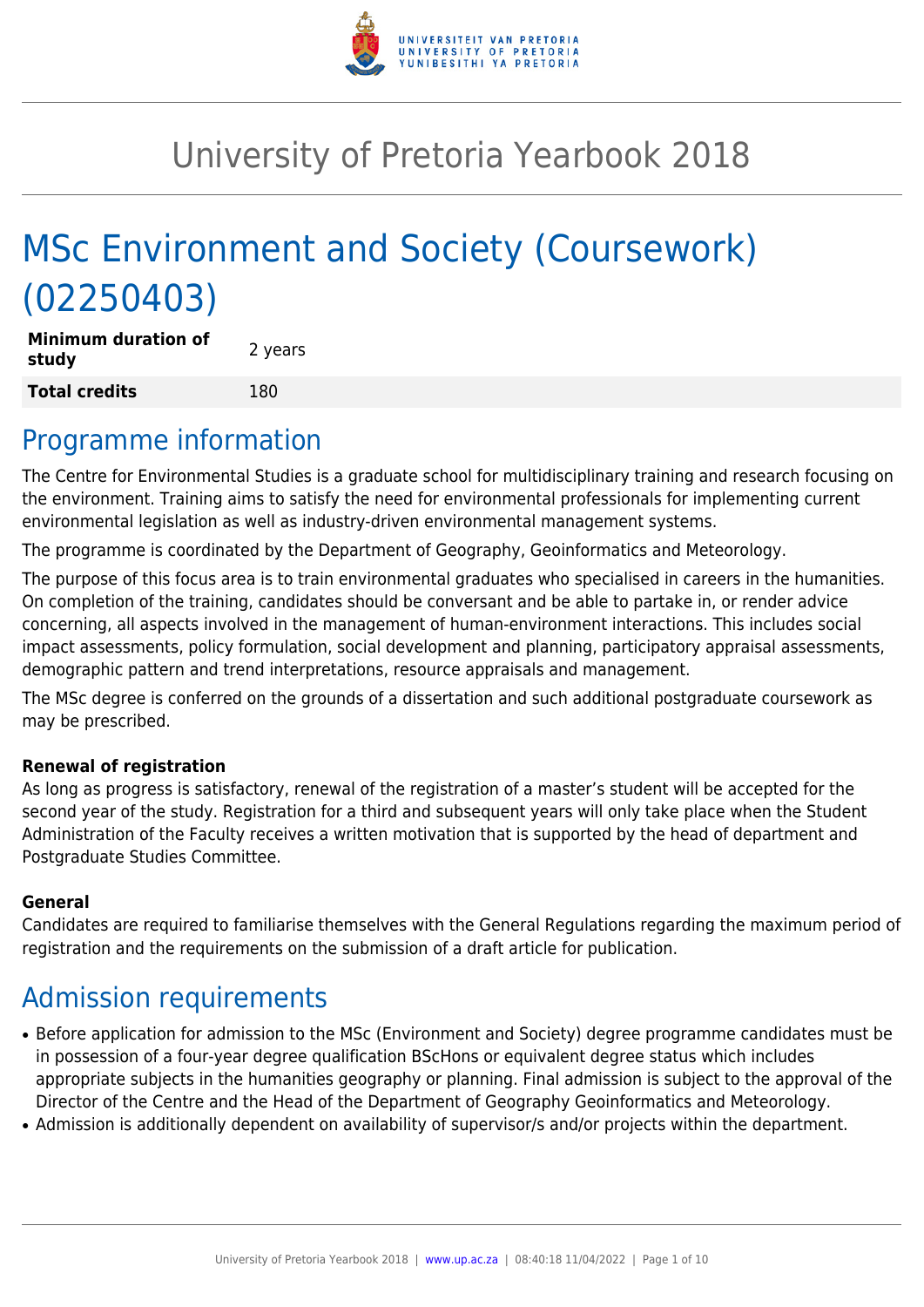

## Additional requirements

Candidates must demonstrate proficiency in the English language up to the level required by either the TOEFL test [\(www.ets.org/toefl\)](http://www.ets.org/toefl) or the IELTS language proficiency test ([www.ielts.org](http://www.ielts.org)).

### Other programme-specific information

At least one additional elective module must be selected in consultation with the Director of the Centre and the Head of the Department of Geography, Geoinformatics and Meteorology. Options will be based on the academic background and/or anticipated career of the candidate.

### Promotion to next study year

The progress of all master's candidates is monitored biannually by the supervisor and the postgraduate coordinator. A candidate's study may be terminated if the progress is unsatisfactory or if the candidate is unable to finish his/her studies during the prescribed period.

Subject to exceptions approved by the dean, on recommendation of the head of department, and where applicable, a student may not enter for the master's examination in the same module more than twice.

### Pass with distinction

The MSc degree is conferred with distinction to candidates who obtain a final average mark of at least 75% and a mark of at least 75% for the dissertation/mini-dissertation from each of the members of the examination panel. Where a member of the examination panel awards a mark of less than 75% for the dissertation/mini-dissertation, that member of the examination panel must offer, in writing, support for his/her decision, or indicate in writing that he/she supports the examination committee's decision to confer the degree with distinction.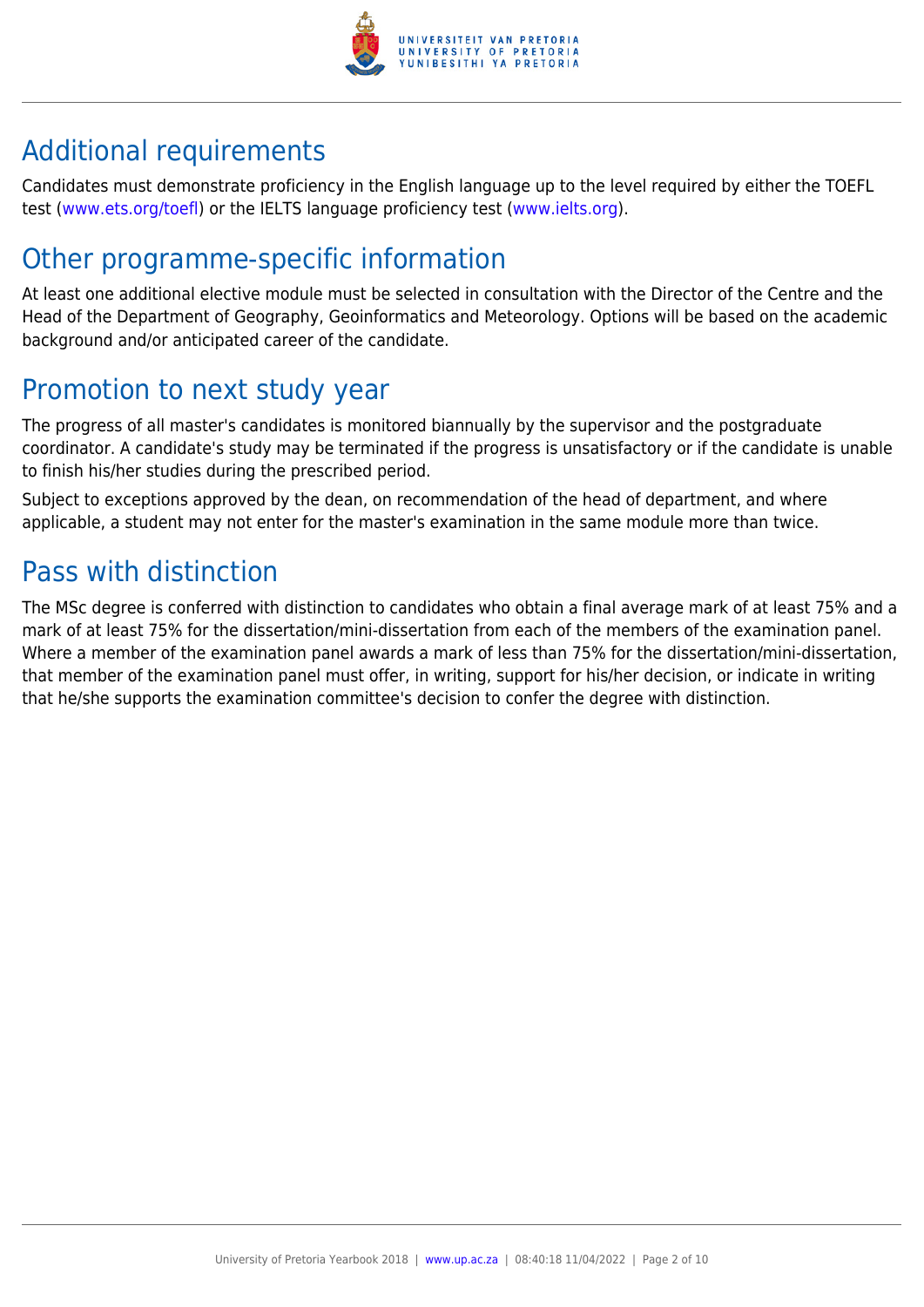

### Curriculum: Year 1

#### **Minimum credits: 180**

#### **Programme information:**

Minimum credits: 180 Core credits: 150 Elective credits: 30

#### **Core modules**

#### **Environment and development 811 (ENS 811)**

| <b>Module credits</b>         | 15.00                                    |
|-------------------------------|------------------------------------------|
| <b>Prerequisites</b>          | No prerequisites.                        |
| <b>Language of tuition</b>    | Module is presented in English           |
| <b>Department</b>             | Geography Geoinformatics and Meteorology |
| <b>Period of presentation</b> | Year                                     |

#### **Module content**

The foundation of the module is the interrelations between societal and environmental dynamics. It deals with issues of social structure, culture, politics, education, migration, production, urbanisation, demographics and social institutions and how these impact upon the environment. Also dealt with is how the consequences of impacts, such as environmental change, in turn affect societies. Analysis of complex interrelationships between society and the environment, social-environmental linkages and multiplier effects are dealt with.

#### **Strategic environmental management 822 (ENS 822)**

| <b>Module credits</b>         | 15.00                                              |
|-------------------------------|----------------------------------------------------|
| <b>Service modules</b>        | Faculty of Law                                     |
| <b>Prerequisites</b>          | No prerequisites.                                  |
| <b>Contact time</b>           | 2 discussion classes per week, 5 lectures per week |
| <b>Language of tuition</b>    | Module is presented in English                     |
| <b>Department</b>             | Geography Geoinformatics and Meteorology           |
| <b>Period of presentation</b> | Year                                               |

#### **Module content**

Strategic environmental planning: introduction, objectives and principles; levels; South African overview; guidelines: national and international; strategy and management; structure, strategy and agency; South African guidelines; diagnostic tools; RESP analysis; strategic resource planning; applications, implementation and control; development and policy implementation; South African environmental policy; evaluation frameworks; portfolio analysis; competitive forces; alliances; business benefits; intangibles, survival and catalytic contributions; South African legislation and regulations.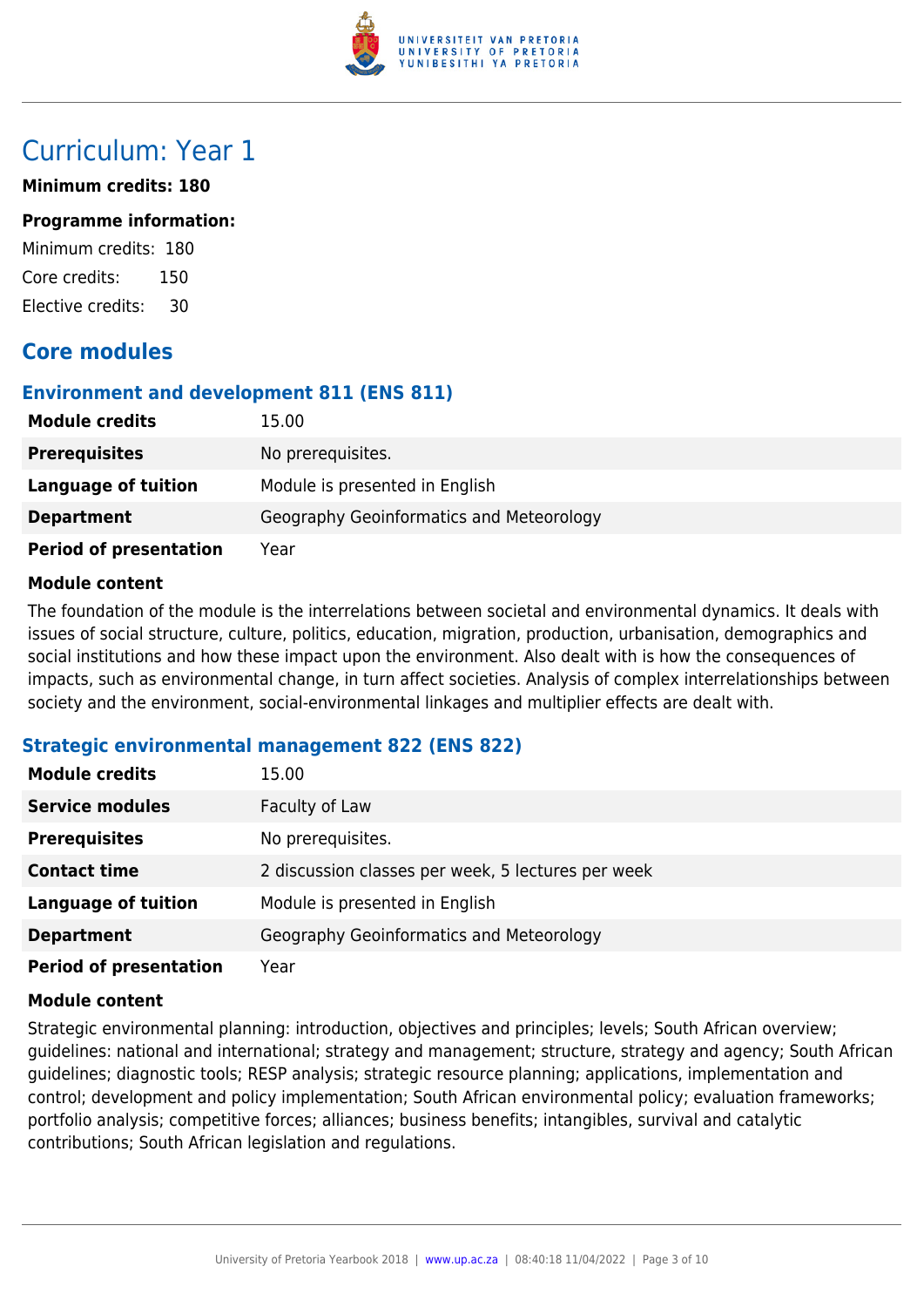

#### **Environment and land reform 823 (ENS 823)**

| <b>Module credits</b>         | 15.00                                    |
|-------------------------------|------------------------------------------|
| <b>Prerequisites</b>          | No prerequisites.                        |
| Language of tuition           | Module is presented in English           |
| <b>Department</b>             | Geography Geoinformatics and Meteorology |
| <b>Period of presentation</b> | Year                                     |

#### **Module content**

The need and purpose of land reform in South Africa and its contribution towards sustainable socialenvironmental interaction. An overview of the global variety of land tenure systems, and tenure reform programmes in other countries. Overview of previous systems of land tenure in South Africa. Land reform policy in South Africa: restitution, redistribution, and tenure reform. Critical assessment of progress in terms of land reform objectives. Evaluation of the contribution of the South African land reform programme towards creating sustainable environments.

#### **Social modelling and assessment 824 (ENS 824)**

| <b>Module credits</b>         | 15.00                                    |
|-------------------------------|------------------------------------------|
| <b>Prerequisites</b>          | No prerequisites.                        |
| <b>Contact time</b>           | 5 discussion classes per week            |
| <b>Language of tuition</b>    | Module is presented in English           |
| <b>Department</b>             | Geography Geoinformatics and Meteorology |
| <b>Period of presentation</b> | Year                                     |

#### **Module content**

In this module students will be introduced to the various methods of modelling and assessing social impacts. Specific emphasis will be placed upon modelling societal-economic-environmental interactions, formulating stochastic and dynamic models of population-development-environment interactions, conducting research to determine possible impacts of environmental changes on communities and performing social impact surveys. Students will be introduced to both quantitative as well as qualitative methods of conducting social impacts assessments.

#### **Environmental paradigms 810 (ENV 810)**

| <b>Module credits</b>         | 15.00                          |
|-------------------------------|--------------------------------|
| <b>Prerequisites</b>          | No prerequisites.              |
| <b>Contact time</b>           | 5 discussion classes per week  |
| Language of tuition           | Module is presented in English |
| <b>Department</b>             | Zoology and Entomology         |
| <b>Period of presentation</b> | Semester 1                     |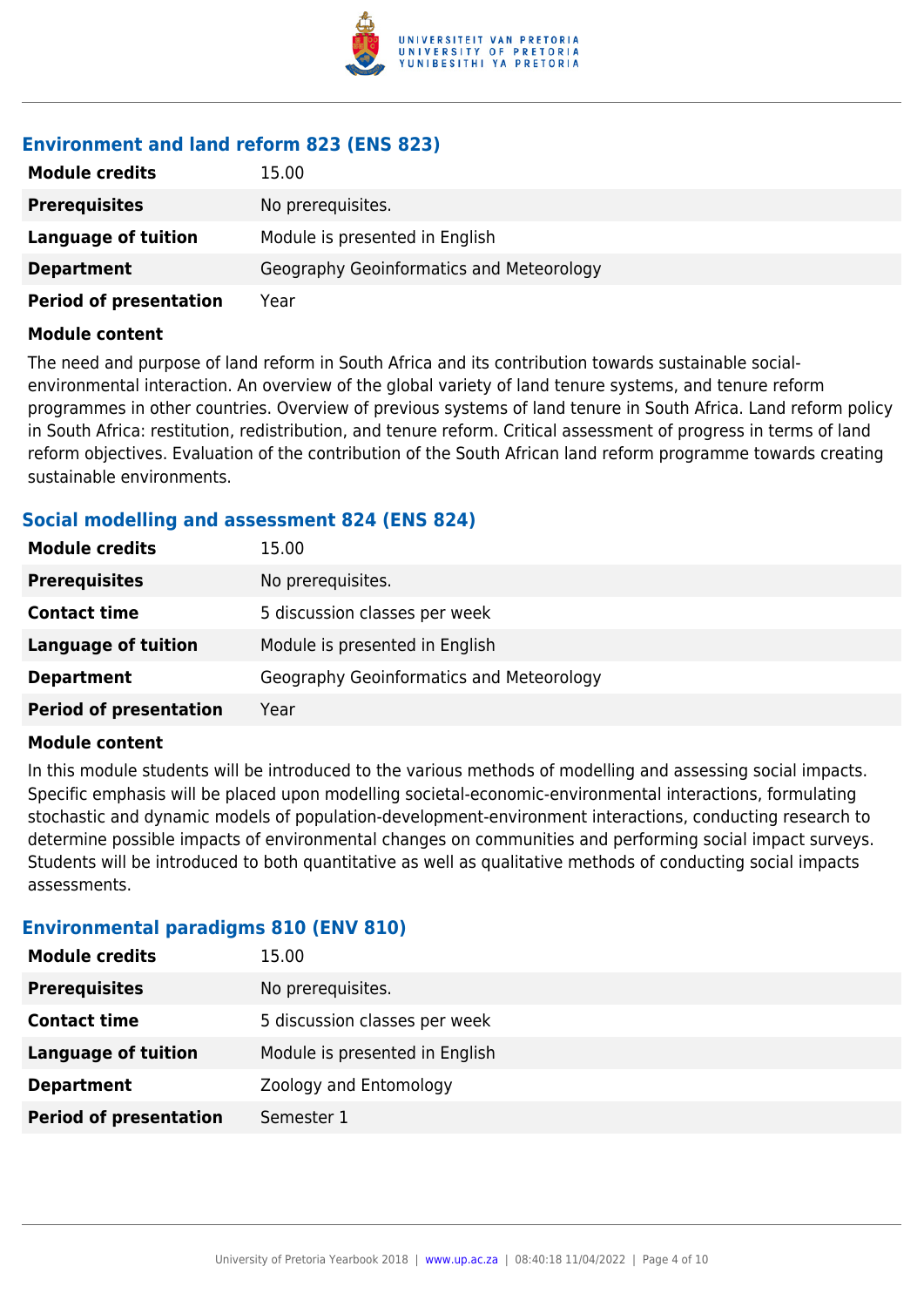

#### **Module content**

Environmental philosophy and ethics, environmental ecology, environment, society and development, environmental economics, environmental management, critical resources management: water utilisation, air quality control, land-use planning: soil characteristics, biodiversity planning, critical resource management: determinism vs co-evolutionary environmental frameworks, research methodology and practice.

#### **Environmental law 816 (ENV 816)**

| <b>Module credits</b>         | 15.00                                                                  |
|-------------------------------|------------------------------------------------------------------------|
| <b>Service modules</b>        | Faculty of Law                                                         |
| <b>Prerequisites</b>          | No prerequisites.                                                      |
| <b>Contact time</b>           | 1 lecture per week, 1 web-based period per week, 2 practicals per week |
| <b>Language of tuition</b>    | Module is presented in English                                         |
| <b>Department</b>             | Zoology and Entomology                                                 |
| <b>Period of presentation</b> | Semester 1 or Semester 2                                               |

#### **Module content**

Legislation for sustainable development within the framework of international agreements, the different acts affecting water quality and water use, the SEMAs within the NEMA framework, the NEMA EIA regulations, legislation pertaining to hazardous substances, interaction between mining development and NEMA, energy law, strategic environmental legislation, marine and coastal management.

#### **Mini-dissertation 891 (ENV 891)**

| <b>Module credits</b>         | 90.00                          |
|-------------------------------|--------------------------------|
| <b>Prerequisites</b>          | No prerequisites.              |
| Language of tuition           | Module is presented in English |
| <b>Department</b>             | Zoology and Entomology         |
| <b>Period of presentation</b> | Year                           |

#### **Module content**

The student needs to conduct a research project under the supervision of an academic member of staff associated with the Centre for Environmental Studies. This project needs to be of a sufficient quality to be publishable in the open scientific literature. The research report is examined as a manuscript for a suitable journal.

#### **Environmental change 881 (OMS 881)**

| <b>Module credits</b>         | 15.00                                      |
|-------------------------------|--------------------------------------------|
| <b>Prerequisites</b>          | No prerequisites.                          |
| Language of tuition           | Separate classes for Afrikaans and English |
| <b>Department</b>             | Geography Geoinformatics and Meteorology   |
| <b>Period of presentation</b> | Year                                       |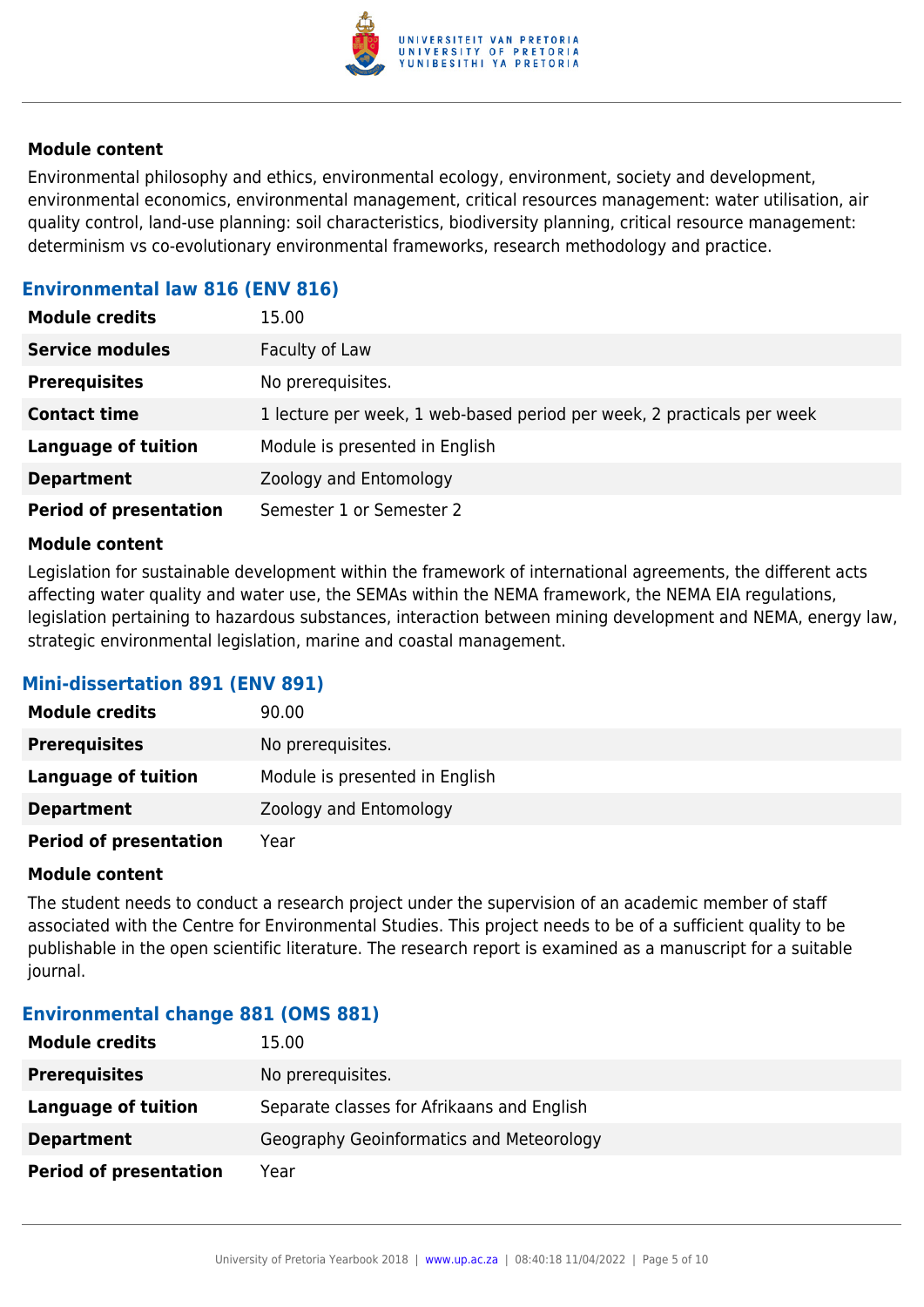

#### **Module content**

This module involves the study of the causes and consequences of environmental change from multidisciplinary perspectives. A focus of this course is human environmental interactions. Past processes leading to environmental change will also be discussed. In a given period, the following will be investigated: principles of environmental change, causes and consequences of environmental change, Global warming and climate change: causes and impacts of climate change on natural resources; water, forests, biodiversity, land use and land cover change, environmental/Climate change and infectious disease, human dimensions of global change and Climate change political responses including the Kyoto protocol. Mitigation and adaptation strategies to climate change and effects of Climate change on sustainable development.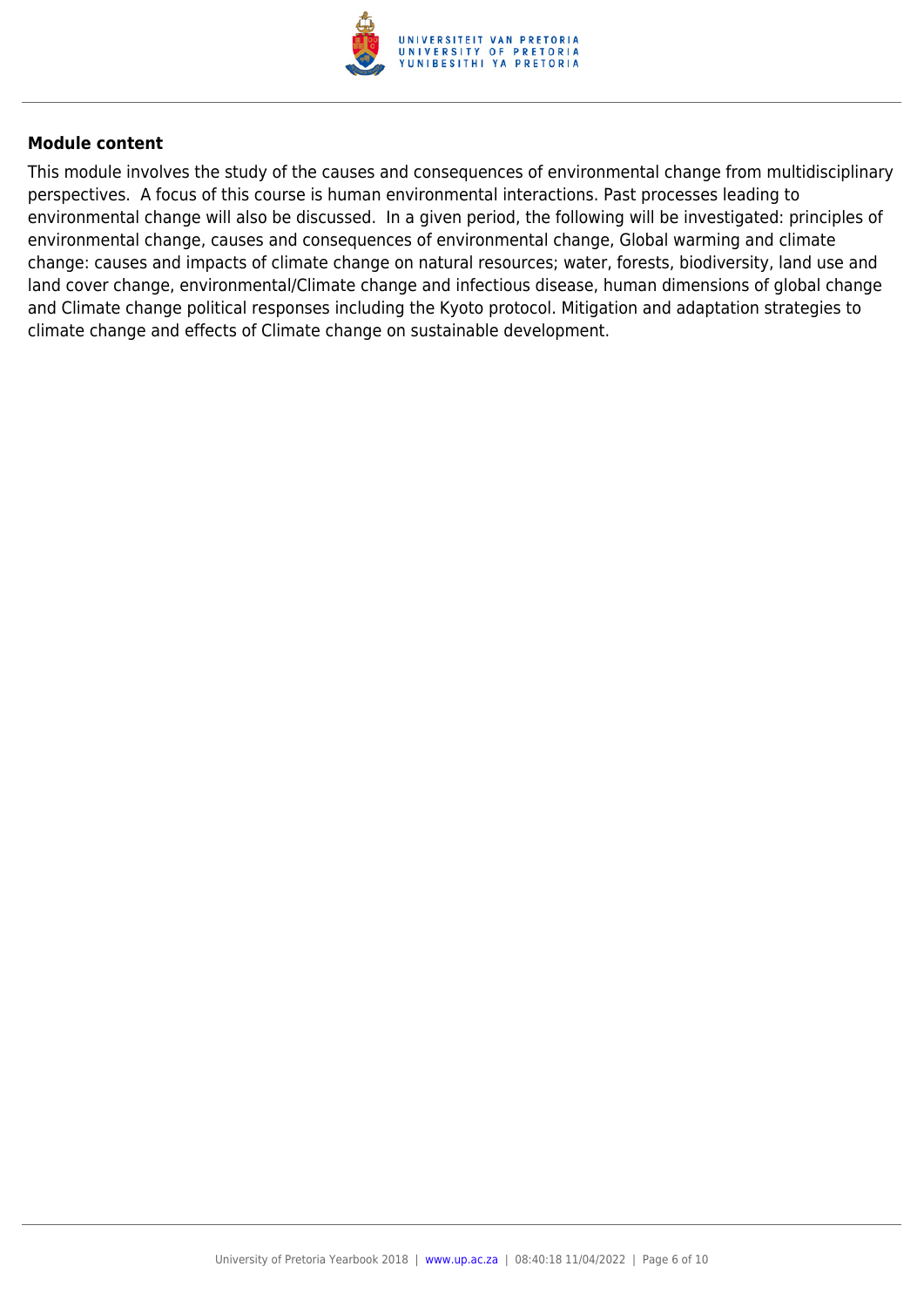

### Curriculum: Final year

**Minimum credits: 180**

### **Core modules**

#### **Environment and development 811 (ENS 811)**

| <b>Module credits</b>         | 15.00                                    |
|-------------------------------|------------------------------------------|
| <b>Prerequisites</b>          | No prerequisites.                        |
| <b>Language of tuition</b>    | Module is presented in English           |
| <b>Department</b>             | Geography Geoinformatics and Meteorology |
| <b>Period of presentation</b> | Year                                     |

#### **Module content**

The foundation of the module is the interrelations between societal and environmental dynamics. It deals with issues of social structure, culture, politics, education, migration, production, urbanisation, demographics and social institutions and how these impact upon the environment. Also dealt with is how the consequences of impacts, such as environmental change, in turn affect societies. Analysis of complex interrelationships between society and the environment, social-environmental linkages and multiplier effects are dealt with.

#### **Strategic environmental management 822 (ENS 822)**

| <b>Module credits</b>         | 15.00                                              |
|-------------------------------|----------------------------------------------------|
| <b>Service modules</b>        | Faculty of Law                                     |
| <b>Prerequisites</b>          | No prerequisites.                                  |
| <b>Contact time</b>           | 2 discussion classes per week, 5 lectures per week |
| <b>Language of tuition</b>    | Module is presented in English                     |
| <b>Department</b>             | Geography Geoinformatics and Meteorology           |
| <b>Period of presentation</b> | Year                                               |

#### **Module content**

Strategic environmental planning: introduction, objectives and principles; levels; South African overview; guidelines: national and international; strategy and management; structure, strategy and agency; South African guidelines; diagnostic tools; RESP analysis; strategic resource planning; applications, implementation and control; development and policy implementation; South African environmental policy; evaluation frameworks; portfolio analysis; competitive forces; alliances; business benefits; intangibles, survival and catalytic contributions; South African legislation and regulations.

#### **Environment and land reform 823 (ENS 823)**

| <b>Module credits</b> | 15.00                          |
|-----------------------|--------------------------------|
| <b>Prerequisites</b>  | No prerequisites.              |
| Language of tuition   | Module is presented in English |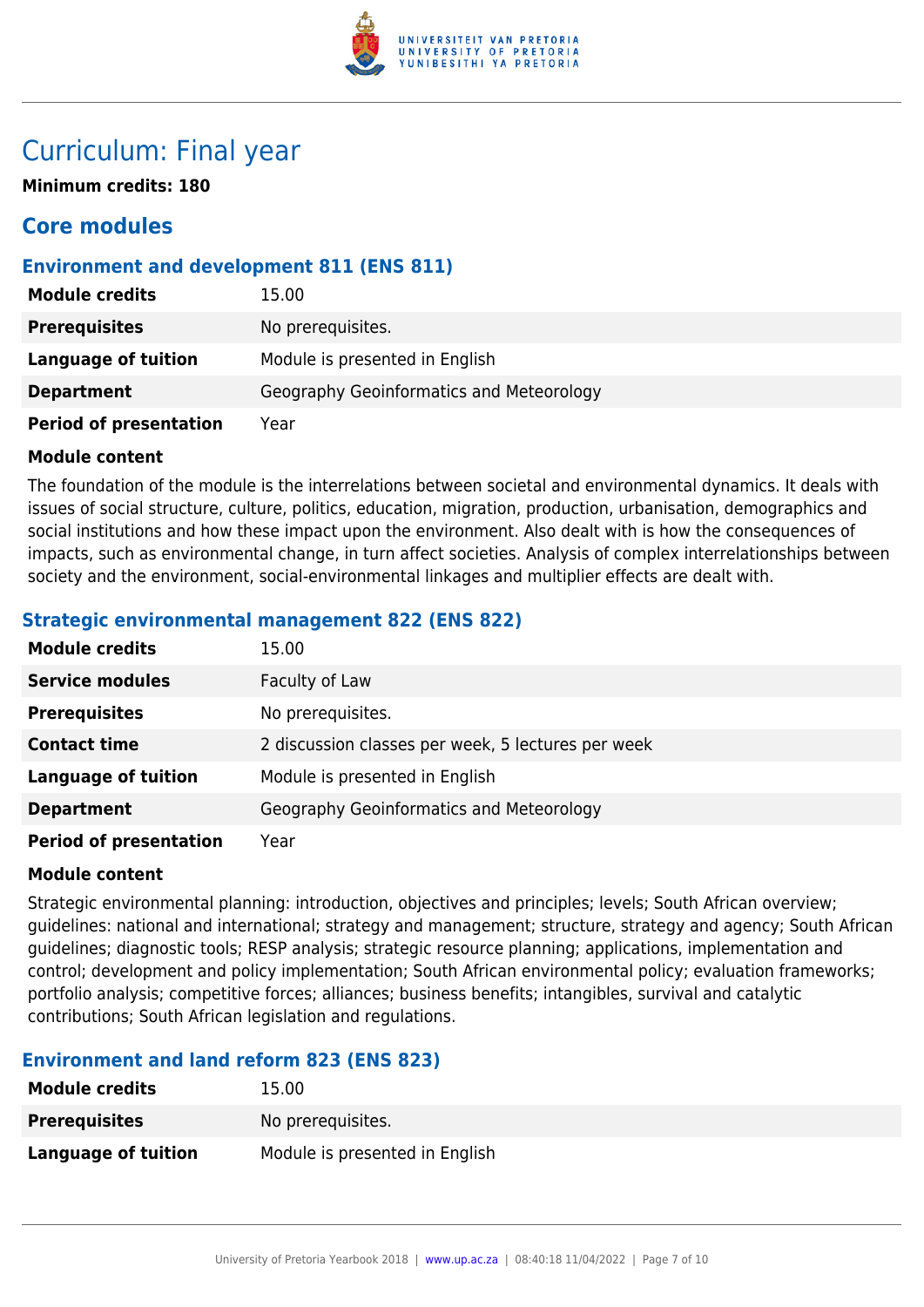

**Department Geography Geoinformatics and Meteorology** 

#### **Period of presentation** Year

#### **Module content**

The need and purpose of land reform in South Africa and its contribution towards sustainable socialenvironmental interaction. An overview of the global variety of land tenure systems, and tenure reform programmes in other countries. Overview of previous systems of land tenure in South Africa. Land reform policy in South Africa: restitution, redistribution, and tenure reform. Critical assessment of progress in terms of land reform objectives. Evaluation of the contribution of the South African land reform programme towards creating sustainable environments.

#### **Social modelling and assessment 824 (ENS 824)**

| <b>Module credits</b>         | 15.00                                    |
|-------------------------------|------------------------------------------|
| <b>Prerequisites</b>          | No prerequisites.                        |
| <b>Contact time</b>           | 5 discussion classes per week            |
| <b>Language of tuition</b>    | Module is presented in English           |
| <b>Department</b>             | Geography Geoinformatics and Meteorology |
| <b>Period of presentation</b> | Year                                     |

#### **Module content**

In this module students will be introduced to the various methods of modelling and assessing social impacts. Specific emphasis will be placed upon modelling societal-economic-environmental interactions, formulating stochastic and dynamic models of population-development-environment interactions, conducting research to determine possible impacts of environmental changes on communities and performing social impact surveys. Students will be introduced to both quantitative as well as qualitative methods of conducting social impacts assessments.

#### **Environmental paradigms 810 (ENV 810)**

| <b>Module credits</b>         | 15.00                          |
|-------------------------------|--------------------------------|
| <b>Prerequisites</b>          | No prerequisites.              |
| <b>Contact time</b>           | 5 discussion classes per week  |
| <b>Language of tuition</b>    | Module is presented in English |
| <b>Department</b>             | Zoology and Entomology         |
| <b>Period of presentation</b> | Semester 1                     |

#### **Module content**

Environmental philosophy and ethics, environmental ecology, environment, society and development, environmental economics, environmental management, critical resources management: water utilisation, air quality control, land-use planning: soil characteristics, biodiversity planning, critical resource management: determinism vs co-evolutionary environmental frameworks, research methodology and practice.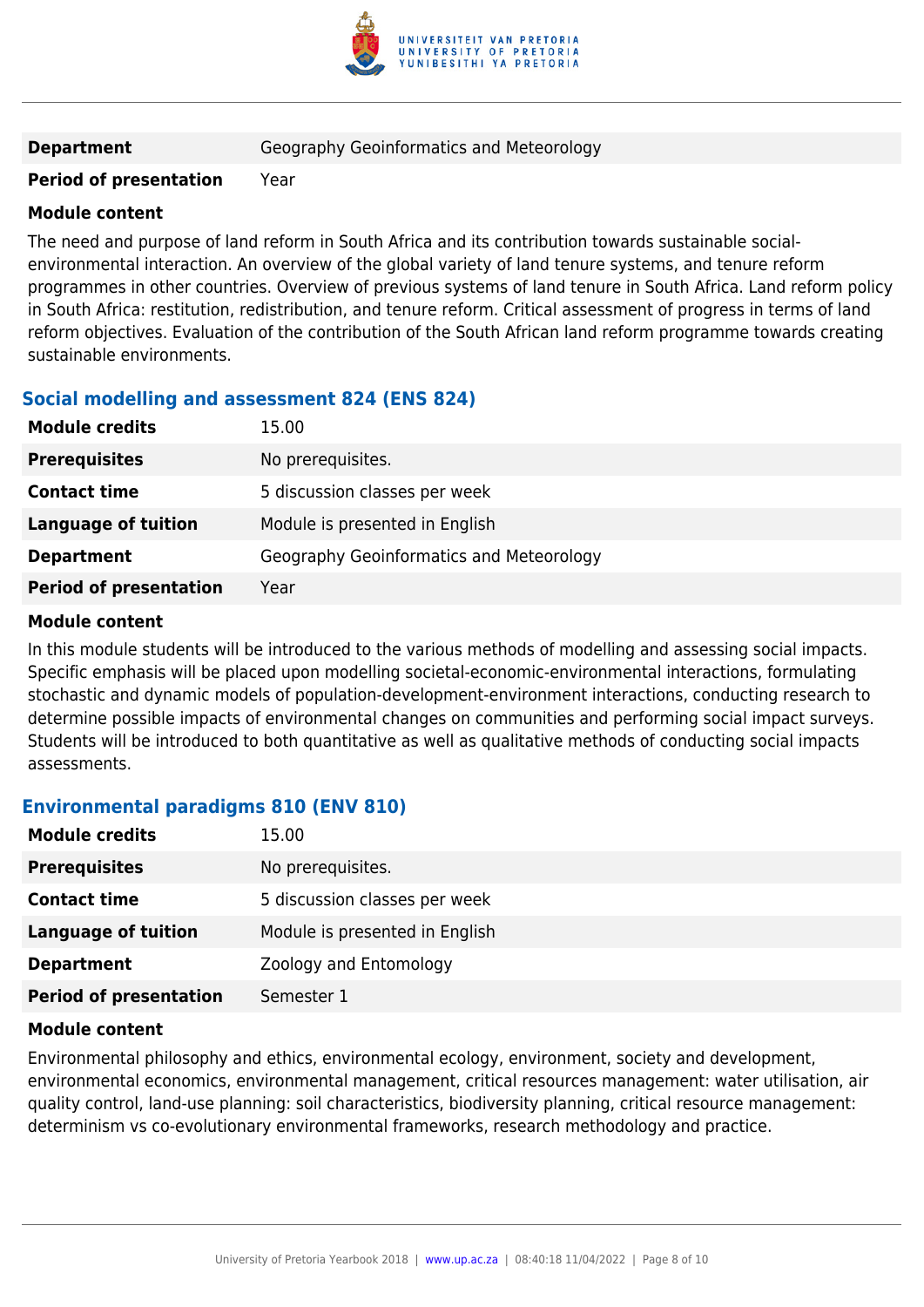

#### **Environmental law 816 (ENV 816)**

| <b>Module credits</b>         | 15.00                                                                  |
|-------------------------------|------------------------------------------------------------------------|
| <b>Service modules</b>        | Faculty of Law                                                         |
| <b>Prerequisites</b>          | No prerequisites.                                                      |
| <b>Contact time</b>           | 1 lecture per week, 1 web-based period per week, 2 practicals per week |
| <b>Language of tuition</b>    | Module is presented in English                                         |
| <b>Department</b>             | Zoology and Entomology                                                 |
| <b>Period of presentation</b> | Semester 1 or Semester 2                                               |

#### **Module content**

Legislation for sustainable development within the framework of international agreements, the different acts affecting water quality and water use, the SEMAs within the NEMA framework, the NEMA EIA regulations, legislation pertaining to hazardous substances, interaction between mining development and NEMA, energy law, strategic environmental legislation, marine and coastal management.

#### **Mini-dissertation 891 (ENV 891)**

| <b>Module credits</b>         | 90.00                          |
|-------------------------------|--------------------------------|
| <b>Prerequisites</b>          | No prerequisites.              |
| Language of tuition           | Module is presented in English |
| <b>Department</b>             | Zoology and Entomology         |
| <b>Period of presentation</b> | Year                           |

#### **Module content**

The student needs to conduct a research project under the supervision of an academic member of staff associated with the Centre for Environmental Studies. This project needs to be of a sufficient quality to be publishable in the open scientific literature. The research report is examined as a manuscript for a suitable journal.

#### **Environmental change 881 (OMS 881)**

| <b>Module credits</b>         | 15.00                                      |
|-------------------------------|--------------------------------------------|
| <b>Prerequisites</b>          | No prerequisites.                          |
| Language of tuition           | Separate classes for Afrikaans and English |
| <b>Department</b>             | Geography Geoinformatics and Meteorology   |
| <b>Period of presentation</b> | Year                                       |